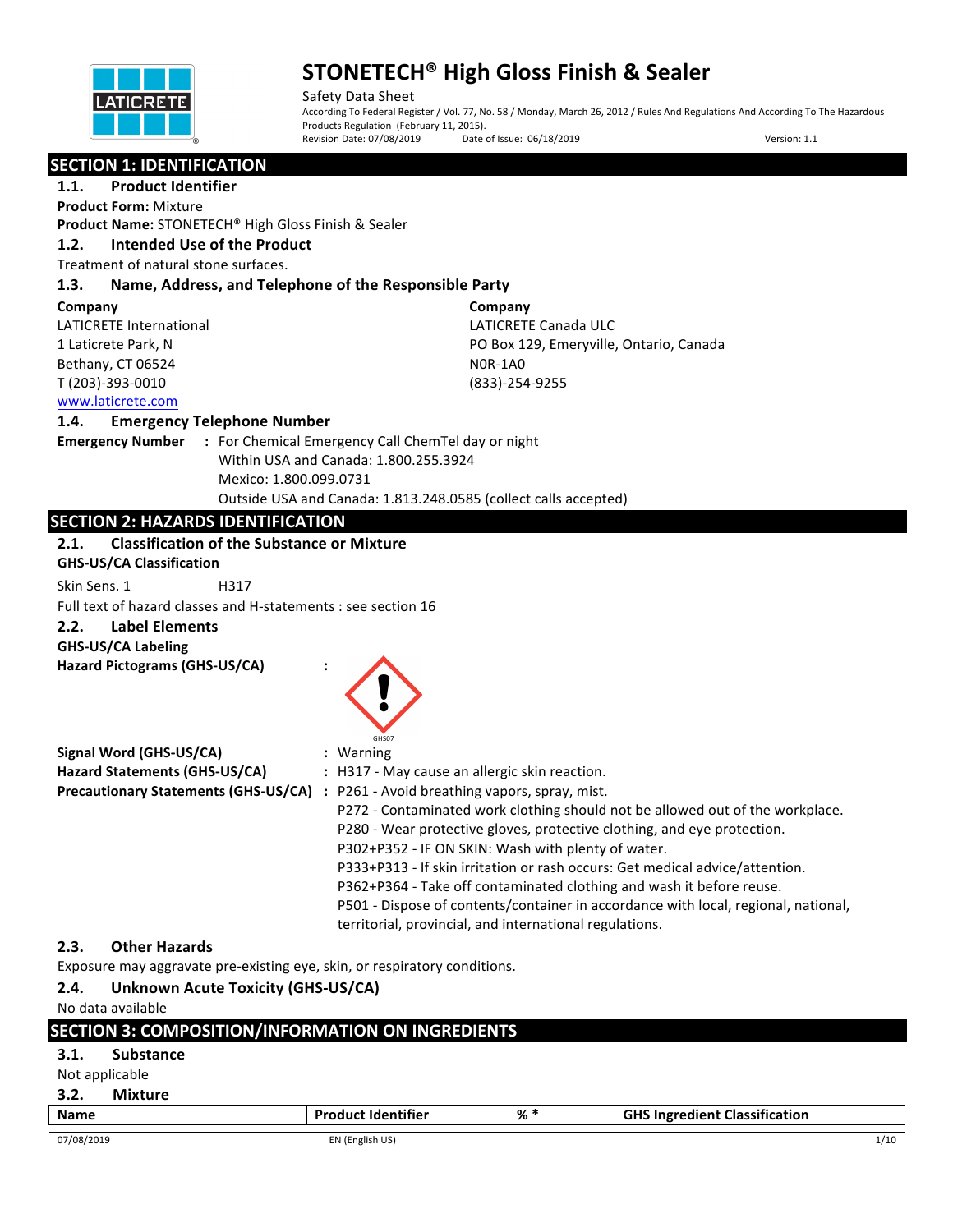#### Safety Data Sheet

According To Federal Register / Vol. 77, No. 58 / Monday, March 26, 2012 / Rules And Regulations And According To The Hazardous Products Regulation (February 11, 2015).

| 2-Propanol, 1-(2-butoxy-1-<br>methylethoxy)-                                                        | (CAS-No.) 29911-28-2                  | $1 - 5$        | Not classified                                                                                                                                                      |
|-----------------------------------------------------------------------------------------------------|---------------------------------------|----------------|---------------------------------------------------------------------------------------------------------------------------------------------------------------------|
| Partially fluorinated alcohol, reaction<br>products with phosphorus oxide<br>(P2O5), ammonium salts | (CAS-No.) Properitary<br>$(HMIRA)***$ | $0.1 - 1$      | Not classified                                                                                                                                                      |
| Polypropylene glycol                                                                                | (CAS-No.) 25322-69-4                  | 0.08           | Not classified                                                                                                                                                      |
| 1,2-Benzisothiazol-3(2H)-one                                                                        | (CAS-No.) 2634-33-5                   | $0.005 - 0.02$ | Acute Tox. 4 (Oral), H302<br>Skin Irrit. 2, H315<br>Eye Dam. 1, H318<br><b>Skin Sens. 1, H317</b><br>Aquatic Acute 1, H400<br>Aquatic Chronic 1, H410<br>Comb. Dust |

Full text of H-phrases: see section 16

\*Percentages are listed in weight by weight percentage (w/w%) for liquid and solid ingredients. Gas ingredients are listed in volume by volume percentage  $(v/v\%)$ .

\*\* The actual concentration of ingredient(s) is withheld as a trade secret in accordance with the Hazardous Products Regulations (HPR) SOR/2015-17 and 29 CFR 1910.1200.

\*\*\*An exemption has been granted from the Hazardous Materials Information Review Act (HMIRA) for the components indicated above as Trade Secret. See below for registry number(s) and their corresponding date(s) that exemption(s) were granted: Partially fluorinated alcohol, reaction products with phosphorus oxide (P2O5), ammonium salts - 11812; 10/16/2017.

\*\*\*\*At elevated temperatures, Fluorinated Glycol Alcohols will form hazardous decomposition products for which Exposure Limits appear in Section 8: Hydrofluoric acid (CAS No. 7664-39-3), Carbonyl difluoride (CAS No. 353-50-4), Carbon dioxide (CAS No. 124-38-9), Carbon monoxide (630-08-0).

### **SECTION 4: FIRST AID MEASURES**

#### **4.1. Description of First-aid Measures**

**General:** Never give anything by mouth to an unconscious person. If you feel unwell, seek medical advice (show the label where possible).

**Inhalation:** When symptoms occur: go into open air and ventilate suspected area. Obtain medical attention if breathing difficulty persists.

**Skin Contact:** Remove contaminated clothing. Drench affected area with water for at least 15 minutes. Obtain medical attention if irritation/rash develops or persists.

Eye Contact: Rinse cautiously with water for at least 15 minutes. Obtain medical attention. Remove contact lenses, if present and easy to do. Continue rinsing.

**Ingestion:** Rinse mouth. Do NOT induce vomiting. Obtain medical attention.

#### **4.2.** Most Important Symptoms and Effects Both Acute and Delayed

**General:** Skin sensitization.

**Inhalation:** Prolonged exposure may cause irritation.

**Skin Contact:** May cause an allergic skin reaction.

**Eye Contact:** May cause slight irritation to eyes.

**Ingestion:** Ingestion may cause adverse effects.

**Chronic Symptoms: Not available** 

#### **4.3.** Indication of Any Immediate Medical Attention and Special Treatment Needed

If exposed or concerned, get medical advice and attention. If medical advice is needed, have product container or label at hand.

### **SECTION 5: FIRE-FIGHTING MEASURES**

#### **5.1. Extinguishing Media**

**Suitable Extinguishing Media:** Water spray, fog, carbon dioxide (CO<sub>2</sub>), alcohol-resistant foam, or dry chemical. **Unsuitable Extinguishing Media:** Do not use a heavy water stream. Use of heavy stream of water may spread fire.

### **5.2.** Special Hazards Arising From the Substance or Mixture

**Fire Hazard:** Not considered flammable but may burn at high temperatures.

**Explosion Hazard:** Product is not explosive.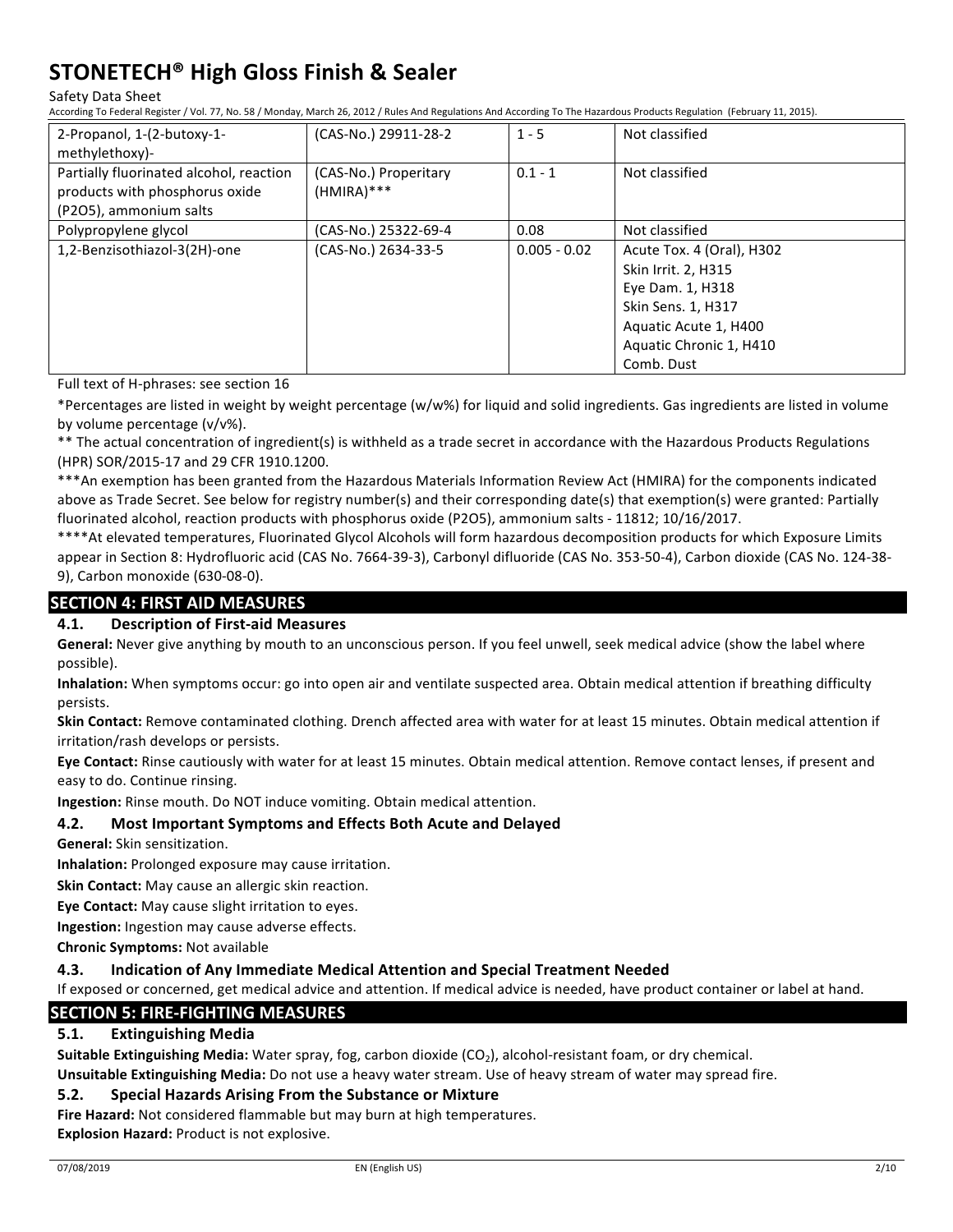Safety Data Sheet

According To Federal Register / Vol. 77, No. 58 / Monday, March 26, 2012 / Rules And Regulations And According To The Hazardous Products Regulation (February 11, 2015).

**Reactivity:** Hazardous reactions will not occur under normal conditions.

#### **5.3.** Advice for Firefighters

**Precautionary Measures Fire:** Exercise caution when fighting any chemical fire.

**Firefighting Instructions:** Use water spray or fog for cooling exposed containers.

Protection During Firefighting: Do not enter fire area without proper protective equipment, including respiratory protection.

**Hazardous Combustion Products:** Carbon oxides (CO, CO<sub>2</sub>).

#### **5.4. Reference to Other Sections**

Refer to Section 9 for flammability properties.

#### **SECTION 6: ACCIDENTAL RELEASE MEASURES**

#### **6.1. Personal Precautions, Protective Equipment and Emergency Procedures**

General Measures: Avoid breathing (vapor, mist, spray). Do not get in eyes, on skin, or on clothing.

#### **6.1.1.** For Non-Emergency Personnel

**Protective Equipment:** Use appropriate personal protective equipment (PPE).

**Emergency Procedures:** Evacuate unnecessary personnel.

#### **6.1.2.** For Emergency Personnel

Protective Equipment: Equip cleanup crew with proper protection.

**Emergency Procedures:** Upon arrival at the scene, a first responder is expected to recognize the presence of dangerous goods, protect oneself and the public, secure the area, and call for the assistance of trained personnel as soon as conditions permit. Ventilate area.

#### **6.2. Environmental Precautions**

Prevent entry to sewers and public waters.

#### **6.3.** Methods and Materials for Containment and Cleaning Up

For Containment: Contain any spills with dikes or absorbents to prevent migration and entry into sewers or streams.

**Methods for Cleaning Up:** Clean up spills immediately and dispose of waste safely. Transfer spilled material to a suitable container for disposal. Contact competent authorities after a spill.

#### **6.4. Reference to Other Sections**

See Section 8 for exposure controls and personal protection and Section 13 for disposal considerations.

### **SECTION 7: HANDLING AND STORAGE**

#### **7.1.** Precautions for Safe Handling

**Precautions for Safe Handling:** Wash hands and other exposed areas with mild soap and water before eating, drinking or smoking and when leaving work. Avoid prolonged contact with eyes, skin and clothing. Avoid breathing vapors, mist, spray.

Hygiene Measures: Handle in accordance with good industrial hygiene and safety procedures.

#### **7.2.** Conditions for Safe Storage, Including Any Incompatibilities

**Technical Measures:** Comply with applicable regulations.

Storage Conditions: Keep container closed when not in use. Store in a dry, cool place. Keep/Store away from direct sunlight, extremely high or low temperatures and incompatible materials.

**Incompatible Materials:** Copper and its alloys. Strong acids, strong bases, strong oxidizers.

#### **7.3. Specific End Use(s)**

Treatment of natural stone surfaces.

### **SECTION 8: EXPOSURE CONTROLS/PERSONAL PROTECTION**

#### **8.1. Control Parameters**

For substances listed in section 3 that are not listed here, there are no established Exposure limits from the manufacturer, supplier, importer, or the appropriate advisory agency including: ACGIH (TLV), AIHA (WEEL), NIOSH (REL), OSHA (PEL), or Canadian provincial governments.

| Hydrofluoric acid (7664-39-3) |                                   |                                                               |
|-------------------------------|-----------------------------------|---------------------------------------------------------------|
| <b>USA ACGIH</b>              | ACGIH TWA (ppm)                   | $0.5$ ppm                                                     |
| <b>USA ACGIH</b>              | ACGIH Ceiling (ppm)               | 2 ppm                                                         |
| <b>USA ACGIH</b>              | <b>ACGIH chemical category</b>    | Skin - potential significant contribution to overall exposure |
|                               |                                   | by the cutaneous route                                        |
| <b>USA ACGIH</b>              | Biological Exposure Indices (BEI) | 3 mg/g Kreatinin Parameter: Fluoride - Medium: urine -        |
|                               |                                   | Sampling time: prior to shift (background, nonspecific)       |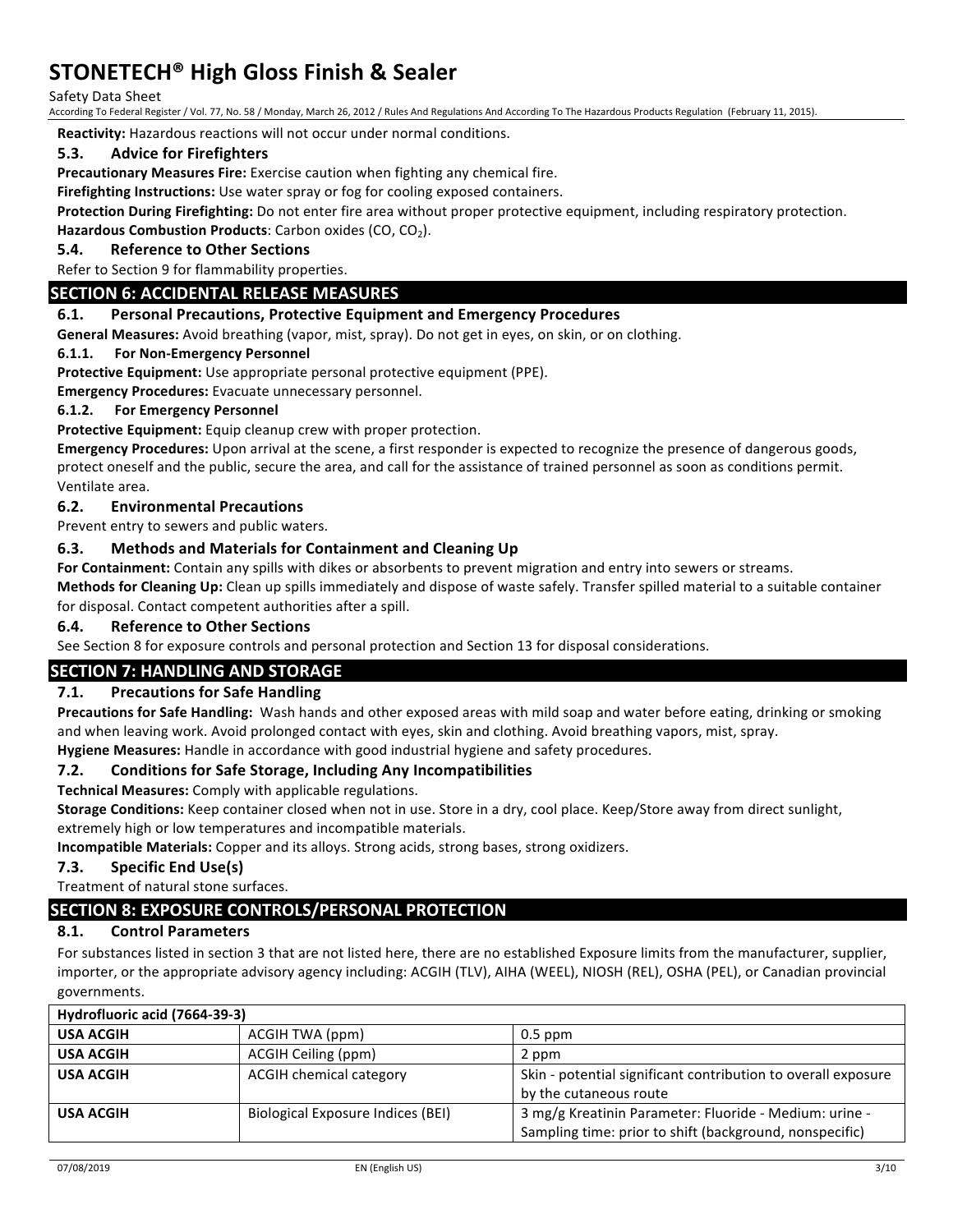Safety Data Sheet

According To Federal Register / Vol. 77, No. 58 / Monday, March 26, 2012 / Rules And Regulations And According To The Hazardous Products Regulation (February 11, 2015).

|                                    |                                          | 10 mg/g Kreatinin Parameter: Fluoride - Medium: urine - |
|------------------------------------|------------------------------------------|---------------------------------------------------------|
|                                    |                                          | Sampling time: end of shift (background, nonspecific)   |
| <b>USA OSHA</b>                    | OSHA PEL (TWA) (ppm)                     | 3 ppm                                                   |
| <b>USA NIOSH</b>                   | NIOSH REL (TWA) (mg/m <sup>3</sup> )     | 2.5 mg/ $m3$                                            |
| <b>USA NIOSH</b>                   | NIOSH REL (TWA) (ppm)                    | 3 ppm                                                   |
| <b>USA NIOSH</b>                   | NIOSH REL (ceiling) (mg/m <sup>3</sup> ) | 5 mg/ $m3$                                              |
| <b>USA NIOSH</b>                   | NIOSH REL (ceiling) (ppm)                | 6 ppm                                                   |
| <b>USA IDLH</b>                    | US IDLH (ppm)                            | 30 ppm                                                  |
| Alberta                            | OEL Ceiling (mg/m <sup>3</sup> )         | 1.6 mg/m <sup>3</sup>                                   |
| Alberta                            | OEL Ceiling (ppm)                        | 2 ppm                                                   |
| <b>Alberta</b>                     | OEL TWA (mg/m <sup>3</sup> )             | $0.4 \text{ mg/m}^3$                                    |
| Alberta                            | OEL TWA (ppm)                            | $0.5$ ppm                                               |
| <b>British Columbia</b>            | OEL Ceiling (ppm)                        | 2 ppm                                                   |
| Manitoba                           | OEL Ceiling (ppm)                        | 2 ppm                                                   |
| <b>Manitoba</b>                    | OEL TWA (ppm)                            | $0.5$ ppm                                               |
| <b>New Brunswick</b>               | OEL Ceiling (mg/m <sup>3</sup> )         | 2.3 mg/ $m3$                                            |
| <b>New Brunswick</b>               | OEL Ceiling (ppm)                        | 3 ppm                                                   |
| <b>Newfoundland &amp; Labrador</b> | OEL Ceiling (ppm)                        | 2 ppm                                                   |
| <b>Newfoundland &amp; Labrador</b> | OEL TWA (ppm)                            | $0.5$ ppm                                               |
| <b>Nova Scotia</b>                 | OEL Ceiling (ppm)                        | 2 ppm                                                   |
| Nova Scotia                        | OEL TWA (ppm)                            | $0.5$ ppm                                               |
| <b>Nunavut</b>                     | OEL Ceiling (ppm)                        | 2 ppm                                                   |
| <b>Nunavut</b>                     | OEL TWA (ppm)                            | $0.5$ ppm                                               |
| <b>Northwest Territories</b>       | OEL Ceiling (ppm)                        | 2 ppm                                                   |
| <b>Northwest Territories</b>       | OEL TWA (ppm)                            | $0.5$ ppm                                               |
| Ontario                            | OEL Ceiling (ppm)                        | 2 ppm                                                   |
| <b>Ontario</b>                     | OEL TWA (ppm)                            | $0.5$ ppm                                               |
| <b>Prince Edward Island</b>        | OEL Ceiling (ppm)                        | 2 ppm                                                   |
| <b>Prince Edward Island</b>        | OEL TWA (ppm)                            | $0.5$ ppm                                               |
| Québec                             | PLAFOND (mg/m <sup>3</sup> )             | 2.6 mg/ $m3$                                            |
| Québec                             | PLAFOND (ppm)                            | 3 ppm                                                   |
| Saskatchewan                       | OEL Ceiling (ppm)                        | 2 ppm                                                   |
| Saskatchewan                       | OEL TWA (ppm)                            | $0.5$ ppm                                               |
| Yukon                              | OEL STEL (mg/m <sup>3</sup> )            | 2 mg/ $m3$                                              |
| Yukon                              | OEL STEL (ppm)                           | 3 ppm                                                   |
| Yukon                              | OEL TWA (mg/m <sup>3</sup> )             | 2 mg/m <sup>3</sup>                                     |
| Yukon                              | OEL TWA (ppm)                            | 3 ppm                                                   |
| Carbonyl fluoride (353-50-4)       |                                          |                                                         |
| <b>USA ACGIH</b>                   | ACGIH TWA (ppm)                          | 2 ppm                                                   |
| <b>USA ACGIH</b>                   | ACGIH STEL (ppm)                         | 5 ppm                                                   |
| <b>USA NIOSH</b>                   | NIOSH REL (TWA) (mg/m <sup>3</sup> )     | 5 mg/ $m3$                                              |
| <b>USA NIOSH</b>                   | NIOSH REL (TWA) (ppm)                    | 2 ppm                                                   |
| <b>USA NIOSH</b>                   | NIOSH REL (STEL) (mg/m <sup>3</sup> )    | 15 mg/m $3$                                             |
| <b>USA NIOSH</b>                   | NIOSH REL (STEL) (ppm)                   | 5 ppm                                                   |
| Alberta                            | OEL STEL (mg/m <sup>3</sup> )            | 13 mg/m $3$                                             |
| Alberta                            | OEL STEL (ppm)                           | 5 ppm                                                   |
| Alberta                            | OEL TWA (mg/m <sup>3</sup> )             | 5.4 mg/m <sup>3</sup>                                   |
| Alberta                            | OEL TWA (ppm)                            | 2 ppm                                                   |
| <b>British Columbia</b>            | OEL STEL (ppm)                           | 5 ppm                                                   |
| <b>British Columbia</b>            | OEL TWA (ppm)                            | 2 ppm                                                   |
| Manitoba                           | OEL STEL (ppm)                           | 5 ppm                                                   |
| Manitoba                           | OEL TWA (ppm)                            | 2 ppm                                                   |

07/08/2019 EN (English US) 4/10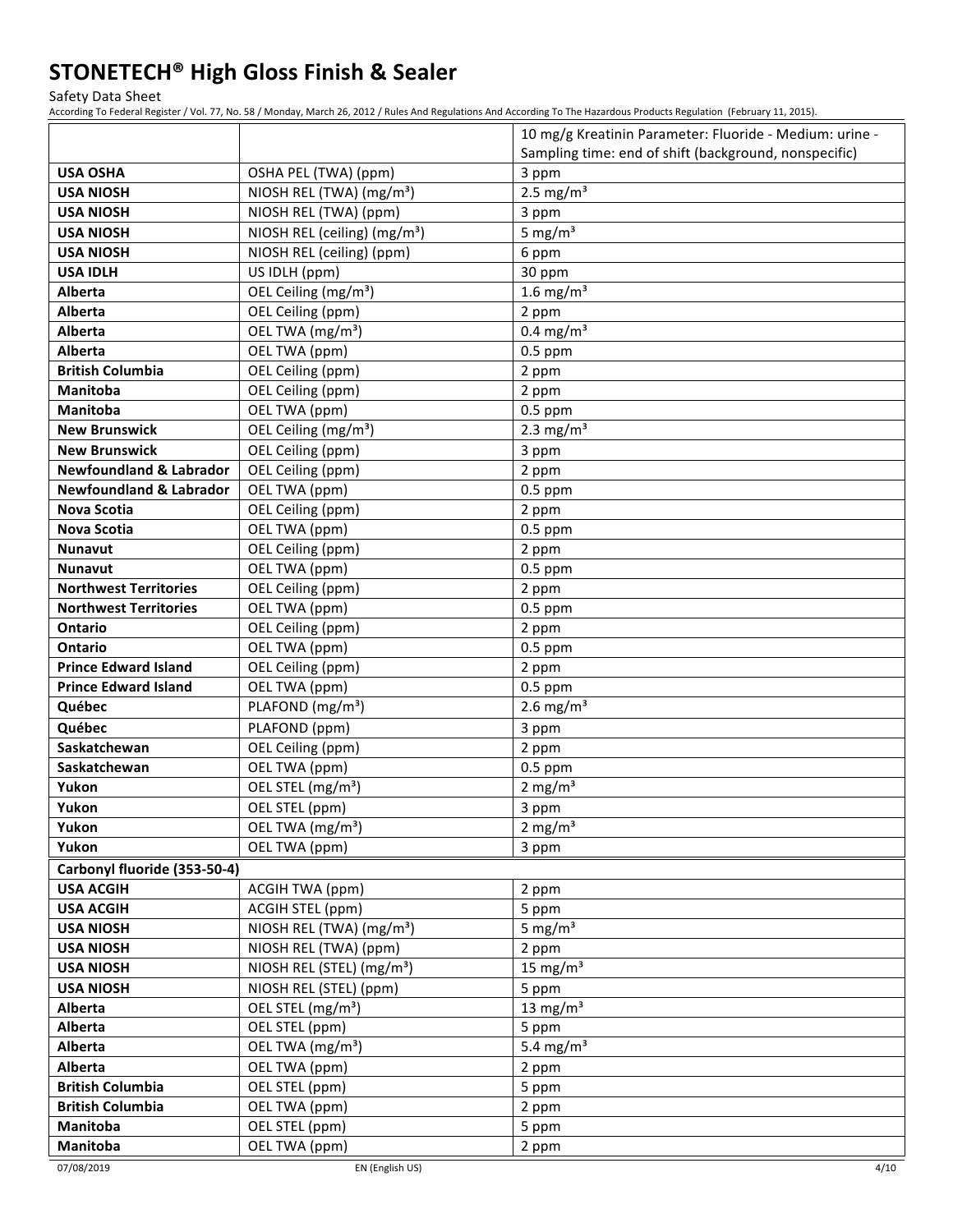#### Safety Data Sheet

According To Federal Register / Vol. 77, No. 58 / Monday, March 26, 2012 / Rules And Regulations And According To The Hazardous Products Regulation (February 11, 2015).

| <b>New Brunswick</b>               | OEL STEL (mg/m <sup>3</sup> )         | 13 mg/m $3$             |
|------------------------------------|---------------------------------------|-------------------------|
| <b>New Brunswick</b>               | OEL STEL (ppm)                        | 5 ppm                   |
| <b>New Brunswick</b>               | OEL TWA (mg/m <sup>3</sup> )          | 5.4 mg/m $3$            |
| <b>New Brunswick</b>               | OEL TWA (ppm)                         | 2 ppm                   |
| <b>Newfoundland &amp; Labrador</b> | OEL STEL (ppm)                        | 5 ppm                   |
| <b>Newfoundland &amp; Labrador</b> | OEL TWA (ppm)                         | 2 ppm                   |
| <b>Nova Scotia</b>                 | OEL STEL (ppm)                        | 5 ppm                   |
| <b>Nova Scotia</b>                 | OEL TWA (ppm)                         | 2 ppm                   |
| <b>Nunavut</b>                     | OEL STEL (ppm)                        | 5 ppm                   |
| <b>Nunavut</b>                     | OEL TWA (ppm)                         | 2 ppm                   |
| <b>Northwest Territories</b>       | OEL STEL (ppm)                        | 5 ppm                   |
| <b>Northwest Territories</b>       | OEL TWA (ppm)                         | 2 ppm                   |
| Ontario                            | OEL STEL (ppm)                        | 5 ppm                   |
| <b>Ontario</b>                     | OEL TWA (ppm)                         | 2 ppm                   |
| <b>Prince Edward Island</b>        | OEL STEL (ppm)                        | 5 ppm                   |
| <b>Prince Edward Island</b>        | OEL TWA (ppm)                         | 2 ppm                   |
| Québec                             | VECD ( $mg/m3$ )                      | 13 mg/m $3$             |
| Québec                             | VECD (ppm)                            | 5 ppm                   |
| Québec                             | VEMP (mg/m <sup>3</sup> )             | 5.4 mg/m <sup>3</sup>   |
| Québec                             | VEMP (ppm)                            | 2 ppm                   |
| Saskatchewan                       | OEL STEL (ppm)                        | 5 ppm                   |
| Saskatchewan                       | OEL TWA (ppm)                         | 2 ppm                   |
| Yukon                              | OEL STEL (mg/m <sup>3</sup> )         | 30 mg/ $m3$             |
| Yukon                              | OEL STEL (ppm)                        | 10 ppm                  |
| Yukon                              | OEL TWA (mg/m <sup>3</sup> )          | 15 mg/m $3$             |
| Yukon                              | OEL TWA (ppm)                         | 5 ppm                   |
| Carbon dioxide (124-38-9)          |                                       |                         |
| <b>USA ACGIH</b>                   | <b>ACGIH TWA (ppm)</b>                | 5000 ppm                |
| <b>USA ACGIH</b>                   | ACGIH STEL (ppm)                      | 30000 ppm               |
| <b>USA OSHA</b>                    | OSHA PEL (TWA) (mg/m <sup>3</sup> )   | 9000 mg/m <sup>3</sup>  |
| <b>USA OSHA</b>                    | OSHA PEL (TWA) (ppm)                  | 5000 ppm                |
| <b>USA NIOSH</b>                   | NIOSH REL (TWA) (mg/m <sup>3</sup> )  | 9000 mg/m <sup>3</sup>  |
| <b>USA NIOSH</b>                   | NIOSH REL (TWA) (ppm)                 | 5000 ppm                |
| <b>USA NIOSH</b>                   | NIOSH REL (STEL) (mg/m <sup>3</sup> ) | 54000 mg/m <sup>3</sup> |
| <b>USA NIOSH</b>                   | NIOSH REL (STEL) (ppm)                | 30000 ppm               |
| <b>USA IDLH</b>                    | US IDLH (ppm)                         | 40000 ppm               |
| Alberta                            | OEL STEL (mg/m <sup>3</sup> )         | 54000 mg/m <sup>3</sup> |
| Alberta                            | OEL STEL (ppm)                        | 30000 ppm               |
| Alberta                            | OEL TWA (mg/m <sup>3</sup> )          | 9000 mg/m <sup>3</sup>  |
| Alberta                            | OEL TWA (ppm)                         | 5000 ppm                |
| <b>British Columbia</b>            | OEL STEL (ppm)                        | 15000 ppm               |
| <b>British Columbia</b>            | OEL TWA (ppm)                         | 5000 ppm                |
| Manitoba                           | OEL STEL (ppm)                        | 30000 ppm               |
| Manitoba                           | OEL TWA (ppm)                         | 5000 ppm                |
| <b>New Brunswick</b>               | OEL STEL (mg/m <sup>3</sup> )         | 54000 mg/m <sup>3</sup> |
| <b>New Brunswick</b>               | OEL STEL (ppm)                        | 30000 ppm               |
| <b>New Brunswick</b>               | OEL TWA (mg/m <sup>3</sup> )          | 9000 mg/m <sup>3</sup>  |
| <b>New Brunswick</b>               | OEL TWA (ppm)                         | 5000 ppm                |
| <b>Newfoundland &amp; Labrador</b> | OEL STEL (ppm)                        | 30000 ppm               |
| <b>Newfoundland &amp; Labrador</b> | OEL TWA (ppm)                         | 5000 ppm                |
| <b>Nova Scotia</b>                 | OEL STEL (ppm)                        | 30000 ppm               |

07/08/2019 EN (English US) 5/10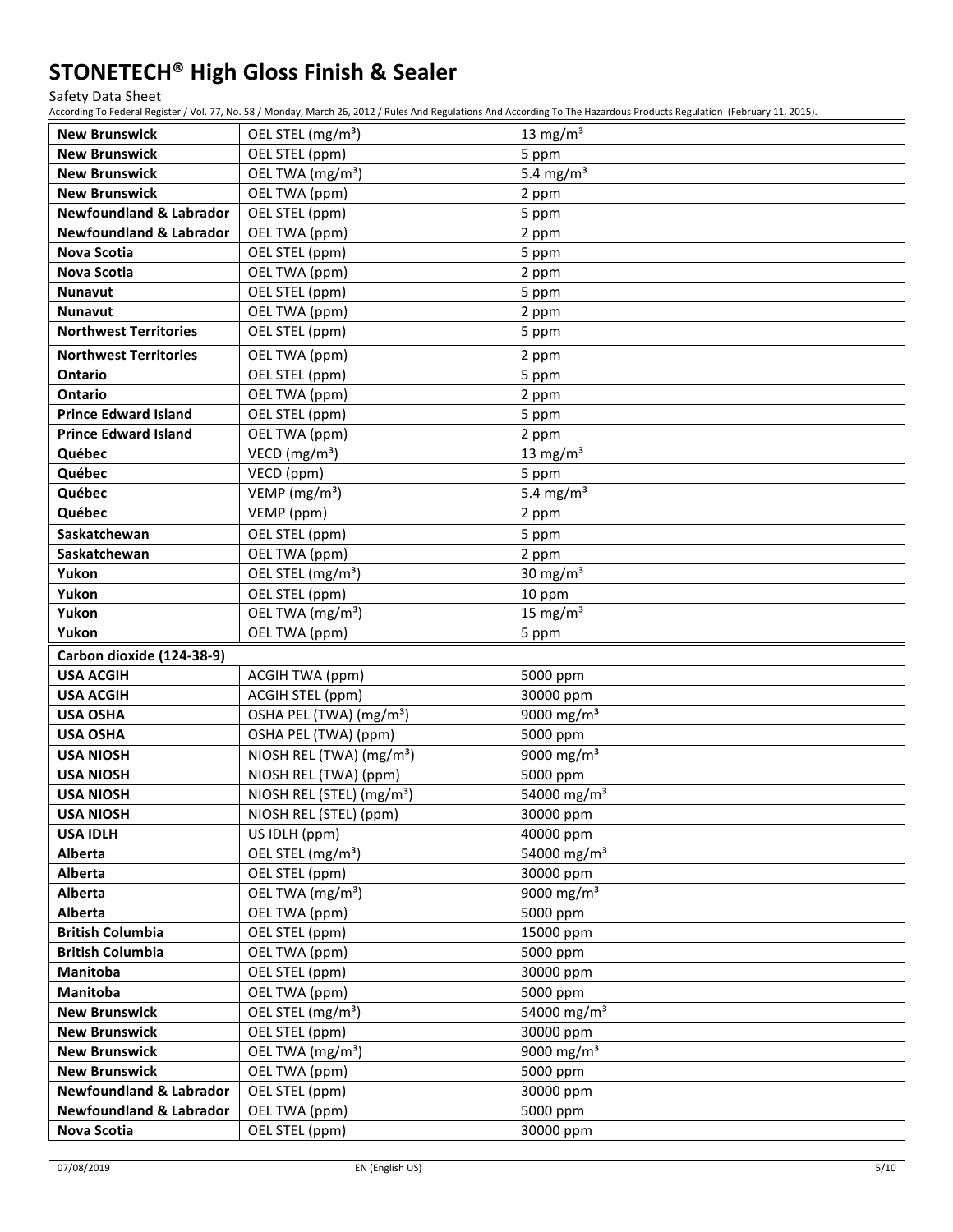#### Safety Data Sheet

According To Federal Register / Vol. 77, No. 58 / Monday, March 26, 2012 / Rules And Regulations And According To The Hazardous Products Regulation (February 11, 2015).

| Nova Scotia                        | OEL TWA (ppm)                            | 5000 ppm                                                                                                       |
|------------------------------------|------------------------------------------|----------------------------------------------------------------------------------------------------------------|
| <b>Nunavut</b>                     | OEL STEL (ppm)                           | 30000 ppm                                                                                                      |
| <b>Nunavut</b>                     | OEL TWA (ppm)                            | 5000 ppm                                                                                                       |
| <b>Northwest Territories</b>       | OEL STEL (ppm)                           | 30000 ppm                                                                                                      |
| <b>Northwest Territories</b>       | OEL TWA (ppm)                            | 5000 ppm                                                                                                       |
| Ontario                            | OEL STEL (ppm)                           | 30000 ppm                                                                                                      |
| Ontario                            | OEL TWA (ppm)                            | 5000 ppm                                                                                                       |
| <b>Prince Edward Island</b>        | OEL STEL (ppm)                           | 30000 ppm                                                                                                      |
| <b>Prince Edward Island</b>        | OEL TWA (ppm)                            | 5000 ppm                                                                                                       |
| Québec                             | VECD ( $mg/m3$ )                         | 54000 mg/m <sup>3</sup>                                                                                        |
| Québec                             | VECD (ppm)                               | 30000 ppm                                                                                                      |
| Québec                             | VEMP ( $mg/m3$ )                         | $\frac{1}{9000}$ mg/m <sup>3</sup>                                                                             |
| Québec                             | VEMP (ppm)                               | 5000 ppm                                                                                                       |
| Saskatchewan                       | OEL STEL (ppm)                           | 30000 ppm                                                                                                      |
| Saskatchewan                       | OEL TWA (ppm)                            | 5000 ppm                                                                                                       |
| Yukon                              | OEL STEL (mg/m <sup>3</sup> )            | 27000 mg/m <sup>3</sup>                                                                                        |
| Yukon                              | OEL STEL (ppm)                           | 15000 ppm                                                                                                      |
| Yukon                              | OEL TWA (mg/m <sup>3</sup> )             | $\frac{1}{9000}$ mg/m <sup>3</sup>                                                                             |
| Yukon                              | OEL TWA (ppm)                            | 5000 ppm                                                                                                       |
| Carbon monoxide (630-08-0)         |                                          |                                                                                                                |
| <b>USA ACGIH</b>                   | <b>ACGIH TWA (ppm)</b>                   | 25 ppm                                                                                                         |
| <b>USA ACGIH</b>                   | <b>Biological Exposure Indices (BEI)</b> | 3.5 % of hemoglobin Parameter: Carboxyhemoglobin -<br>Medium: blood - Sampling time: end of shift (background, |
|                                    |                                          | nonspecific)                                                                                                   |
|                                    |                                          | 20 ppm Parameter: Carbon monoxide - Medium: end-                                                               |
|                                    |                                          | exhaled air - Sampling time: end of shift (background,                                                         |
|                                    |                                          | nonspecific)                                                                                                   |
| <b>USA OSHA</b>                    | OSHA PEL (TWA) (mg/m <sup>3</sup> )      | 55 mg/ $m3$                                                                                                    |
| <b>USA OSHA</b>                    | OSHA PEL (TWA) (ppm)                     | 50 ppm                                                                                                         |
| <b>USA NIOSH</b>                   | NIOSH REL (TWA) (mg/m <sup>3</sup> )     | 40 mg/ $m3$                                                                                                    |
| <b>USA NIOSH</b>                   | NIOSH REL (TWA) (ppm)                    | 35 ppm                                                                                                         |
| <b>USA NIOSH</b>                   | NIOSH REL (ceiling) (mg/m <sup>3</sup> ) | $229 \text{ mg/m}^3$                                                                                           |
| <b>USA NIOSH</b>                   | NIOSH REL (ceiling) (ppm)                | 200 ppm                                                                                                        |
| <b>USA IDLH</b>                    | US IDLH (ppm)                            | 1200 ppm                                                                                                       |
| Alberta                            | OEL TWA (mg/m <sup>3</sup> )             | 29 mg/m $3$                                                                                                    |
| Alberta                            | OEL TWA (ppm)                            | 25 ppm                                                                                                         |
| <b>British Columbia</b>            | OEL STEL (ppm)                           | $100$ ppm                                                                                                      |
| <b>British Columbia</b>            | OEL TWA (ppm)                            | 25 ppm                                                                                                         |
| Manitoba                           | OEL TWA (ppm)                            | 25 ppm                                                                                                         |
| <b>New Brunswick</b>               | OEL TWA (mg/m <sup>3</sup> )             | 29 mg/m $3$                                                                                                    |
| <b>New Brunswick</b>               | OEL TWA (ppm)                            | 25 ppm                                                                                                         |
| <b>Newfoundland &amp; Labrador</b> | OEL TWA (ppm)                            | 25 ppm                                                                                                         |
| <b>Nova Scotia</b>                 | OEL TWA (ppm)                            | 25 ppm                                                                                                         |
| <b>Nunavut</b>                     | OEL STEL (ppm)                           | 190 ppm                                                                                                        |
| <b>Nunavut</b>                     | OEL TWA (ppm)                            | 25 ppm                                                                                                         |
| <b>Northwest Territories</b>       | OEL STEL (ppm)                           | 190 ppm                                                                                                        |
| <b>Northwest Territories</b>       | OEL TWA (ppm)                            | 25 ppm                                                                                                         |
| Ontario                            | OEL TWA (ppm)                            | 25 ppm                                                                                                         |
| <b>Prince Edward Island</b>        | OEL TWA (ppm)                            | 25 ppm                                                                                                         |
| Québec                             | VECD ( $mg/m3$ )                         | 230 mg/m <sup>3</sup>                                                                                          |
| Québec                             | VECD (ppm)                               | 200 ppm                                                                                                        |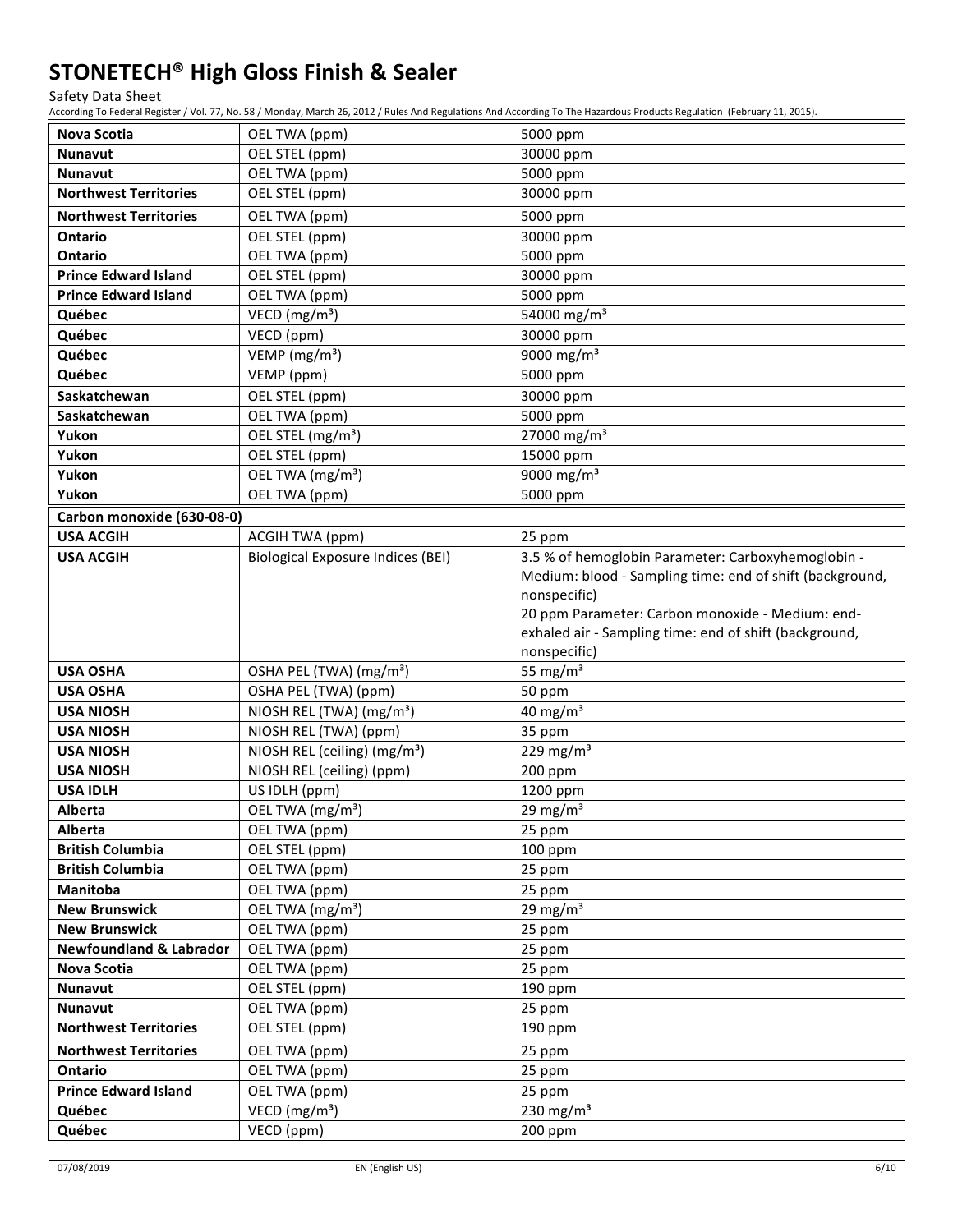# **STONETECH® High Gloss Finish & Sealer**

#### Safety Data Sheet

According To Federal Register / Vol. 77, No. 58 / Monday, March 26, 2012 / Rules And Regulations And According To The Hazardous Products Regulation (February 11, 2015).

| Québec                            | VEMP ( $mg/m3$ )              | 40 mg/m <sup>3</sup>           |
|-----------------------------------|-------------------------------|--------------------------------|
| Québec                            | VEMP (ppm)                    | 35 ppm                         |
| Saskatchewan                      | OEL STEL (ppm)                | $190$ ppm                      |
| <b>Saskatchewan</b>               | OEL TWA (ppm)                 | 25 ppm                         |
| Yukon                             | OEL STEL (mg/m <sup>3</sup> ) | 440 mg/m <sup>3</sup>          |
| Yukon                             | OEL STEL (ppm)                | $400$ ppm                      |
| Yukon                             | OEL TWA (mg/m <sup>3</sup> )  | 55 mg/m <sup>3</sup>           |
| Yukon                             | OEL TWA (ppm)                 | 50 ppm                         |
| Polypropylene glycol (25322-69-4) |                               |                                |
| <b>USA AIHA</b>                   | WEEL TWA $(mg/m3)$            | 10 mg/m <sup>3</sup> (aerosol) |

#### **8.2. Exposure Controls**

Appropriate Engineering Controls: Suitable eye/body wash equipment should be available in the vicinity of any potential exposure. Ensure adequate ventilation, especially in confined areas. Ensure all national/local regulations are observed.

Personal Protective Equipment: Gloves. Protective clothing. Protective goggles.



**Materials for Protective Clothing:** Chemically resistant materials and fabrics.

**Hand Protection:** Wear protective gloves.

**Eye and Face Protection:** Chemical safety goggles.

**Skin and Body Protection:** Wear suitable protective clothing.

**Respiratory Protection:** If exposure limits are exceeded or irritation is experienced, approved respiratory protection should be worn. In case of inadequate ventilation, oxygen deficient atmosphere, or where exposure levels are not known wear approved respiratory protection.

Other Information: When using, do not eat, drink or smoke.

| <b>Information on Basic Physical and Chemical Properties</b><br>9.1. |                      |                      |
|----------------------------------------------------------------------|----------------------|----------------------|
| <b>Physical State</b>                                                |                      | Liquid               |
| Appearance                                                           |                      | White                |
| Odor                                                                 |                      | Slight, acrylic-like |
| <b>Odor Threshold</b>                                                |                      | Not available        |
| pH                                                                   |                      | 8.7                  |
| <b>Evaporation Rate</b>                                              |                      | Not available        |
| <b>Melting Point</b>                                                 |                      | Not applicable       |
| <b>Freezing Point</b>                                                |                      | Not available        |
| <b>Boiling Point</b>                                                 |                      | Not applicable       |
| <b>Flash Point</b>                                                   |                      | Not applicable       |
| <b>Auto-ignition Temperature</b>                                     |                      | Not available        |
| <b>Decomposition Temperature</b>                                     |                      | Not available        |
| Flammability (solid, gas)                                            |                      | Not applicable       |
| <b>Lower Flammable Limit</b>                                         | ÷                    | Not available        |
| <b>Upper Flammable Limit</b>                                         | $\ddot{\phantom{a}}$ | Not available        |
| <b>Vapor Pressure</b>                                                |                      | Not available        |
| Relative Vapor Density at 20°C                                       |                      | Not available        |
| <b>Relative Density</b>                                              | $\ddot{\phantom{a}}$ | Not available        |
| <b>Specific Gravity</b>                                              | $\ddot{\phantom{a}}$ | 1.013                |
| Solubility                                                           |                      | Not available        |
| <b>Partition Coefficient: N-Octanol/Water</b>                        |                      | Not available        |
| <b>Viscosity</b>                                                     |                      | Not available        |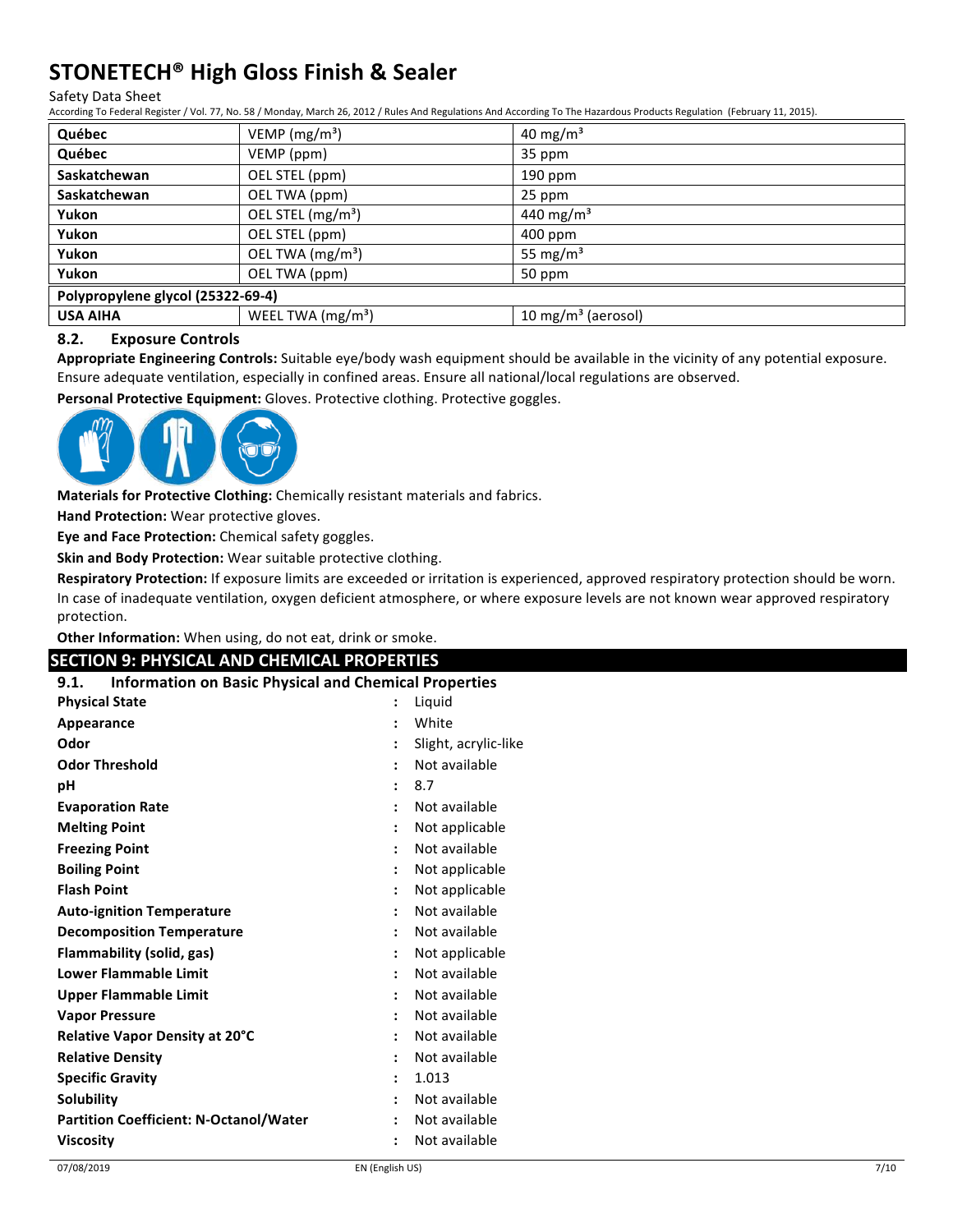Safety Data Sheet

According To Federal Register / Vol. 77, No. 58 / Monday, March 26, 2012 / Rules And Regulations And According To The Hazardous Products Regulation (February 11, 2015).

#### **SECTION 10: STABILITY AND REACTIVITY**

- **10.1.** Reactivity: Hazardous reactions will not occur under normal conditions.
- **10.2. Chemical Stability:** Stable under recommended handling and storage conditions (see section 7).
- **10.3.** Possibility of Hazardous Reactions: Hazardous polymerization will not occur.
- **10.4.** Conditions to Avoid: Direct sunlight, extremely high or low temperatures, and incompatible materials.
- **10.5.** Incompatible Materials: Copper and its alloys. Strong acids, strong bases, strong oxidizers.
- 10.6. **Hazardous Decomposition Products:** None known.

### **SECTION 11: TOXICOLOGICAL INFORMATION**

#### 11.1. **Information on Toxicological Effects - Product**

**Acute Toxicity (Oral): Not classified** 

**Acute Toxicity (Dermal):** Not classified

**LD50 and LC50 Data: Not available Acute Toxicity (Inhalation): Not classified** 

**Skin Corrosion/Irritation: Not classified** 

**pH:** 8.7

**Eye Damage/Irritation: Not classified** 

**pH:** 8.7

**Respiratory or Skin Sensitization:** May cause an allergic skin reaction.

**Germ Cell Mutagenicity: Not classified** 

**Carcinogenicity: Not classified** 

Specific Target Organ Toxicity (Repeated Exposure): Not classified

**Reproductive Toxicity: Not classified** 

**Specific Target Organ Toxicity (Single Exposure):** Not classified

**Aspiration Hazard:** Not classified

Symptoms/Injuries After Inhalation: Prolonged exposure may cause irritation.

**Symptoms/Injuries After Skin Contact:** May cause an allergic skin reaction.

**Symptoms/Injuries After Eye Contact:** May cause slight irritation to eyes.

Symptoms/Injuries After Ingestion: Ingestion may cause adverse effects.

### **11.2. Information on Toxicological Effects - Ingredient(s)**

**LD50 and LC50 Data:** 

| 2-Propanol, 1-(2-butoxy-1-methylethoxy)- (29911-28-2) |                              |
|-------------------------------------------------------|------------------------------|
| <b>LD50 Oral Rat</b>                                  | 3700 mg/kg (Species: Wistar) |
| <b>LC50 Inhalation Rat</b>                            | $42.1$ ppm/4h                |
| Polypropylene glycol (25322-69-4)                     |                              |
| <b>LD50 Oral Rat</b>                                  | 3750 mg/kg                   |
| 1,2-Benzisothiazol-3(2H)-one (2634-33-5)              |                              |
| <b>LD50 Oral Rat</b>                                  | $1020$ mg/kg                 |
| <b>CECTION 12: ECOLOGICAL INFORMATION</b>             |                              |

#### **SECTION IZ: ECOLOGICAL INFORMATION** 12.1. Toxicity

**Ecology - General: Not classified.** 

| 2-Propanol, 1-(2-butoxy-1-methylethoxy)- (29911-28-2)       |                                                                        |  |  |  |
|-------------------------------------------------------------|------------------------------------------------------------------------|--|--|--|
| LC50 Fish 1                                                 | 841 mg/l (Exposure time: 96 h - Species: Poecilia reticulata [static]) |  |  |  |
| ErC50 (algae)                                               | 556.4 mg/l                                                             |  |  |  |
| 1,2-Benzisothiazol-3(2H)-one (2634-33-5)                    |                                                                        |  |  |  |
| <b>EC50 Daphnia 1</b>                                       | $0.99 \,\mathrm{mg/l}$                                                 |  |  |  |
| <b>Persistence and Degradability</b><br>12.2.               |                                                                        |  |  |  |
| <b>STONETECH<sup>®</sup> High Gloss Finish &amp; Sealer</b> |                                                                        |  |  |  |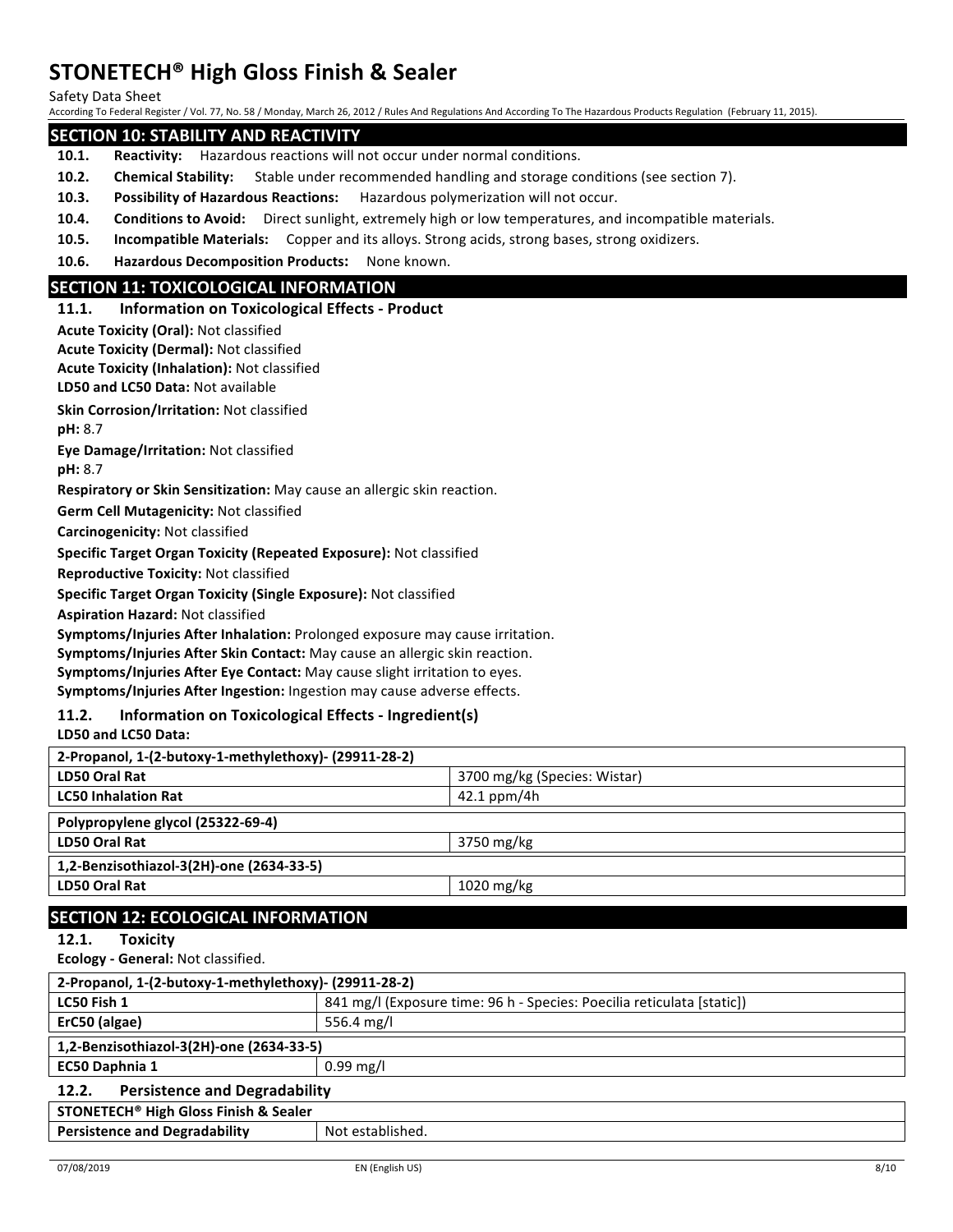Safety Data Sheet

According To Federal Register / Vol. 77, No. 58 / Monday, March 26, 2012 / Rules And Regulations And According To The Hazardous Products Regulation (February 11, 2015).

| According To Federal Register / Vol. 77, No. 58 / Monday, March 26, 2012 / Rules And Regulations And According To The Hazardous Products Regulation (February 11, 2015). |                                                                                                                                  |                                                                                                                 |                                                                                        |                                                                                                                                      |                          |  |  |
|--------------------------------------------------------------------------------------------------------------------------------------------------------------------------|----------------------------------------------------------------------------------------------------------------------------------|-----------------------------------------------------------------------------------------------------------------|----------------------------------------------------------------------------------------|--------------------------------------------------------------------------------------------------------------------------------------|--------------------------|--|--|
| 12.3.                                                                                                                                                                    | <b>Bioaccumulative Potential</b>                                                                                                 |                                                                                                                 |                                                                                        |                                                                                                                                      |                          |  |  |
|                                                                                                                                                                          | <b>STONETECH<sup>®</sup> High Gloss Finish &amp; Sealer</b>                                                                      |                                                                                                                 |                                                                                        |                                                                                                                                      |                          |  |  |
|                                                                                                                                                                          | <b>Bioaccumulative Potential</b>                                                                                                 | Not established.                                                                                                |                                                                                        |                                                                                                                                      |                          |  |  |
|                                                                                                                                                                          | 1,2-Benzisothiazol-3(2H)-one (2634-33-5)                                                                                         |                                                                                                                 |                                                                                        |                                                                                                                                      |                          |  |  |
| <b>Log Pow</b>                                                                                                                                                           |                                                                                                                                  | 1.3 (at 25 °C)                                                                                                  |                                                                                        |                                                                                                                                      |                          |  |  |
| 12.4.                                                                                                                                                                    | <b>Mobility in Soil</b>                                                                                                          | Not available                                                                                                   |                                                                                        |                                                                                                                                      |                          |  |  |
| 12.5.                                                                                                                                                                    | <b>Other Adverse Effects</b>                                                                                                     |                                                                                                                 |                                                                                        |                                                                                                                                      |                          |  |  |
|                                                                                                                                                                          | Other Information: Avoid release to the environment.                                                                             |                                                                                                                 |                                                                                        |                                                                                                                                      |                          |  |  |
|                                                                                                                                                                          | <b>SECTION 13: DISPOSAL CONSIDERATIONS</b>                                                                                       |                                                                                                                 |                                                                                        |                                                                                                                                      |                          |  |  |
| 13.1.                                                                                                                                                                    | Waste treatment methods                                                                                                          |                                                                                                                 |                                                                                        |                                                                                                                                      |                          |  |  |
|                                                                                                                                                                          |                                                                                                                                  |                                                                                                                 |                                                                                        | Waste Disposal Recommendations: Dispose of contents/container in accordance with local, regional, national, territorial, provincial, |                          |  |  |
|                                                                                                                                                                          | and international regulations.                                                                                                   |                                                                                                                 |                                                                                        |                                                                                                                                      |                          |  |  |
|                                                                                                                                                                          |                                                                                                                                  |                                                                                                                 |                                                                                        | Additional Information: Container may remain hazardous when empty. Continue to observe all precautions.                              |                          |  |  |
|                                                                                                                                                                          | Ecology - Waste Materials: Avoid release to the environment.                                                                     |                                                                                                                 |                                                                                        |                                                                                                                                      |                          |  |  |
|                                                                                                                                                                          | <b>SECTION 14: TRANSPORT INFORMATION</b>                                                                                         |                                                                                                                 |                                                                                        |                                                                                                                                      |                          |  |  |
|                                                                                                                                                                          | The shipping description(s) stated herein were prepared in accordance with certain assumptions at the time the SDS was authored, |                                                                                                                 |                                                                                        |                                                                                                                                      |                          |  |  |
| 14.1.                                                                                                                                                                    | In Accordance with DOT                                                                                                           | and can vary based on a number of variables that may or may not have been known at the time the SDS was issued. |                                                                                        |                                                                                                                                      |                          |  |  |
|                                                                                                                                                                          | In Accordance with IMDG                                                                                                          | Not regulated for transport                                                                                     |                                                                                        |                                                                                                                                      |                          |  |  |
| 14.2.                                                                                                                                                                    |                                                                                                                                  | Not regulated for transport<br>Not regulated for transport                                                      |                                                                                        |                                                                                                                                      |                          |  |  |
| 14.3.                                                                                                                                                                    | In Accordance with IATA                                                                                                          |                                                                                                                 |                                                                                        |                                                                                                                                      |                          |  |  |
| 14.4.                                                                                                                                                                    | In Accordance with TDG                                                                                                           | Not regulated for transport                                                                                     |                                                                                        |                                                                                                                                      |                          |  |  |
|                                                                                                                                                                          | <b>SECTION 15: REGULATORY INFORMATION</b>                                                                                        |                                                                                                                 |                                                                                        |                                                                                                                                      |                          |  |  |
| 15.1.                                                                                                                                                                    | <b>US Federal Regulations</b>                                                                                                    |                                                                                                                 |                                                                                        |                                                                                                                                      |                          |  |  |
|                                                                                                                                                                          | <b>STONETECH<sup>®</sup> High Gloss Finish &amp; Sealer</b>                                                                      |                                                                                                                 |                                                                                        |                                                                                                                                      |                          |  |  |
| <b>SARA Section 311/312 Hazard Classes</b><br>Health hazard - Respiratory or skin sensitization                                                                          |                                                                                                                                  |                                                                                                                 |                                                                                        |                                                                                                                                      |                          |  |  |
| 2-Propanol, 1-(2-butoxy-1-methylethoxy)- (29911-28-2)                                                                                                                    |                                                                                                                                  |                                                                                                                 |                                                                                        |                                                                                                                                      |                          |  |  |
| Listed on the United States TSCA (Toxic Substances Control Act) inventory                                                                                                |                                                                                                                                  |                                                                                                                 |                                                                                        |                                                                                                                                      |                          |  |  |
| Polypropylene glycol (25322-69-4)                                                                                                                                        |                                                                                                                                  |                                                                                                                 |                                                                                        |                                                                                                                                      |                          |  |  |
| Listed on the United States TSCA (Toxic Substances Control Act) inventory                                                                                                |                                                                                                                                  |                                                                                                                 |                                                                                        |                                                                                                                                      |                          |  |  |
|                                                                                                                                                                          | <b>EPA TSCA Regulatory Flag</b><br>XU - XU - indicates a substance exempt from reporting under the                               |                                                                                                                 |                                                                                        |                                                                                                                                      |                          |  |  |
|                                                                                                                                                                          | Chemical Data Reporting Rule, (40 CFR 711).                                                                                      |                                                                                                                 |                                                                                        |                                                                                                                                      |                          |  |  |
|                                                                                                                                                                          | 1,2-Benzisothiazol-3(2H)-one (2634-33-5)                                                                                         |                                                                                                                 |                                                                                        |                                                                                                                                      |                          |  |  |
|                                                                                                                                                                          | Listed on the United States TSCA (Toxic Substances Control Act) inventory                                                        |                                                                                                                 |                                                                                        |                                                                                                                                      |                          |  |  |
| 15.2.                                                                                                                                                                    | <b>US State Regulations</b>                                                                                                      |                                                                                                                 |                                                                                        |                                                                                                                                      |                          |  |  |
|                                                                                                                                                                          | <b>California Proposition 65</b>                                                                                                 |                                                                                                                 |                                                                                        |                                                                                                                                      |                          |  |  |
| WARNING: This product can expose you to Carbon monoxide, which is known to the State of California to cause birth                                                        |                                                                                                                                  |                                                                                                                 |                                                                                        |                                                                                                                                      |                          |  |  |
|                                                                                                                                                                          |                                                                                                                                  |                                                                                                                 | defects or other reproductive harm. For more information go to www.P65Warnings.ca.gov. |                                                                                                                                      |                          |  |  |
|                                                                                                                                                                          | <b>Chemical Name (CAS No.)</b>                                                                                                   | Carcinogenicity                                                                                                 | Developmental                                                                          | <b>Female Reproductive</b>                                                                                                           | <b>Male Reproductive</b> |  |  |
|                                                                                                                                                                          |                                                                                                                                  |                                                                                                                 | <b>Toxicity</b>                                                                        | <b>Toxicity</b>                                                                                                                      | <b>Toxicity</b>          |  |  |
|                                                                                                                                                                          | Carbon monoxide (630-08-0)                                                                                                       |                                                                                                                 | X                                                                                      |                                                                                                                                      |                          |  |  |
| 15.3.<br><b>Canadian Regulations</b>                                                                                                                                     |                                                                                                                                  |                                                                                                                 |                                                                                        |                                                                                                                                      |                          |  |  |
| 2-Propanol, 1-(2-butoxy-1-methylethoxy)- (29911-28-2)                                                                                                                    |                                                                                                                                  |                                                                                                                 |                                                                                        |                                                                                                                                      |                          |  |  |
| Listed on the Canadian DSL (Domestic Substances List)                                                                                                                    |                                                                                                                                  |                                                                                                                 |                                                                                        |                                                                                                                                      |                          |  |  |
|                                                                                                                                                                          | Polypropylene glycol (25322-69-4)                                                                                                |                                                                                                                 |                                                                                        |                                                                                                                                      |                          |  |  |
|                                                                                                                                                                          | Listed on the Canadian DSL (Domestic Substances List)                                                                            |                                                                                                                 |                                                                                        |                                                                                                                                      |                          |  |  |

#### **1,2-Benzisothiazol-3(2H)-one (2634-33-5)**

Listed on the Canadian DSL (Domestic Substances List)